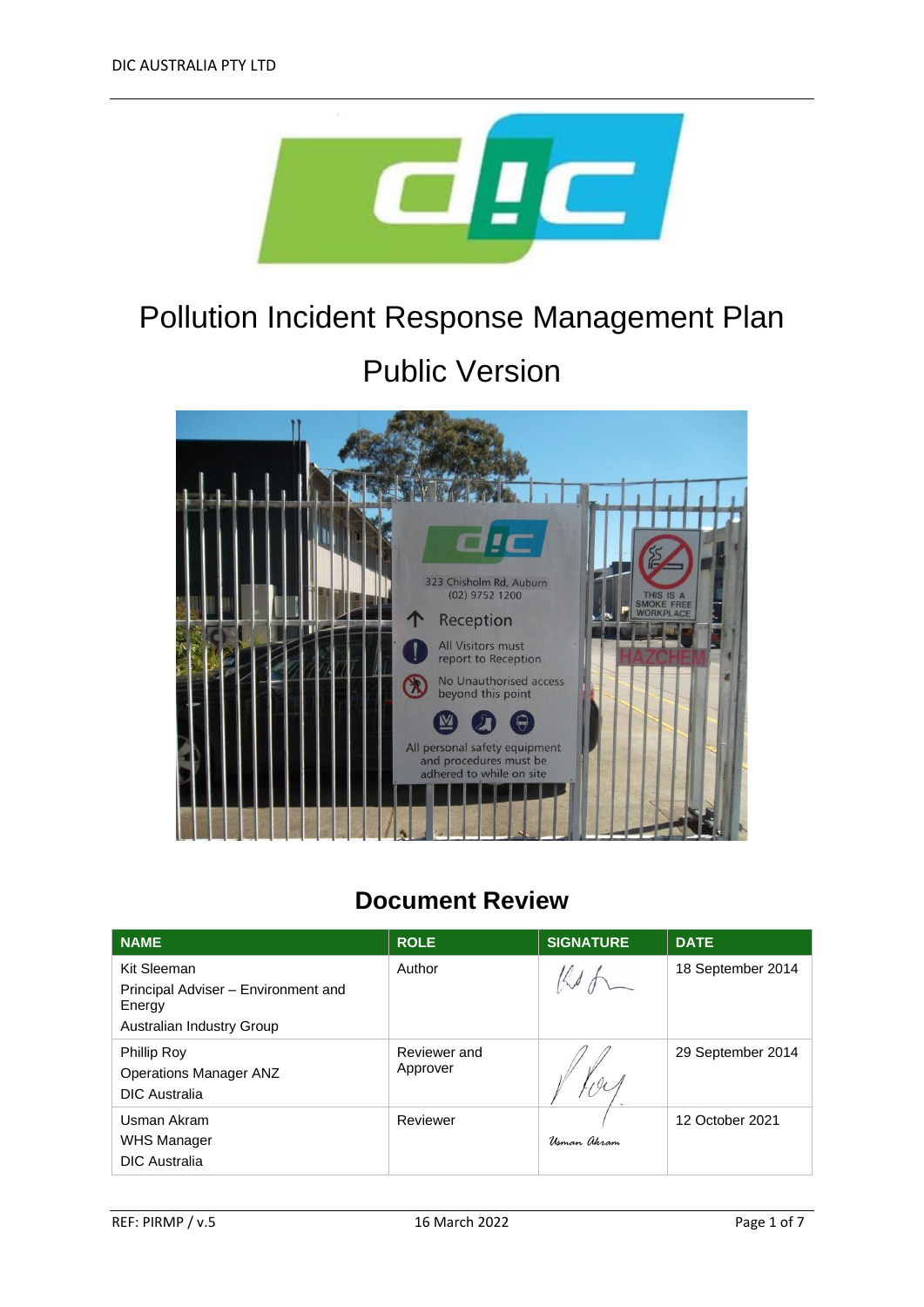#### **Document Status**

| <b>REVIEW</b><br>NO. | <b>DETAILS</b> | <b>AMENDED BY</b>  | <b>DATE</b>                   |
|----------------------|----------------|--------------------|-------------------------------|
| 01                   | Draft          | Kit Sleeman        | 18 September 2014             |
| 02                   | Approved       | Phillip Roy        | 29 September2014              |
| 03                   | Review         | <b>Phillip Roy</b> | 18th August 2018              |
| 04                   | Review         | Usman Akram        | 12 <sup>th</sup> October 2021 |
| 05                   | Review         | Usman Akram        | 16 <sup>th</sup> March 2022   |

### **Amendment Register**

| Page | Date             | <b>Details</b>                            | Approver           |
|------|------------------|-------------------------------------------|--------------------|
| 6    | <b>July 2017</b> | Updated Council Emergency contact details | <b>Phillip Roy</b> |
| 6    | March 2022       | Updated Council Emergency contact details | Usman Akram        |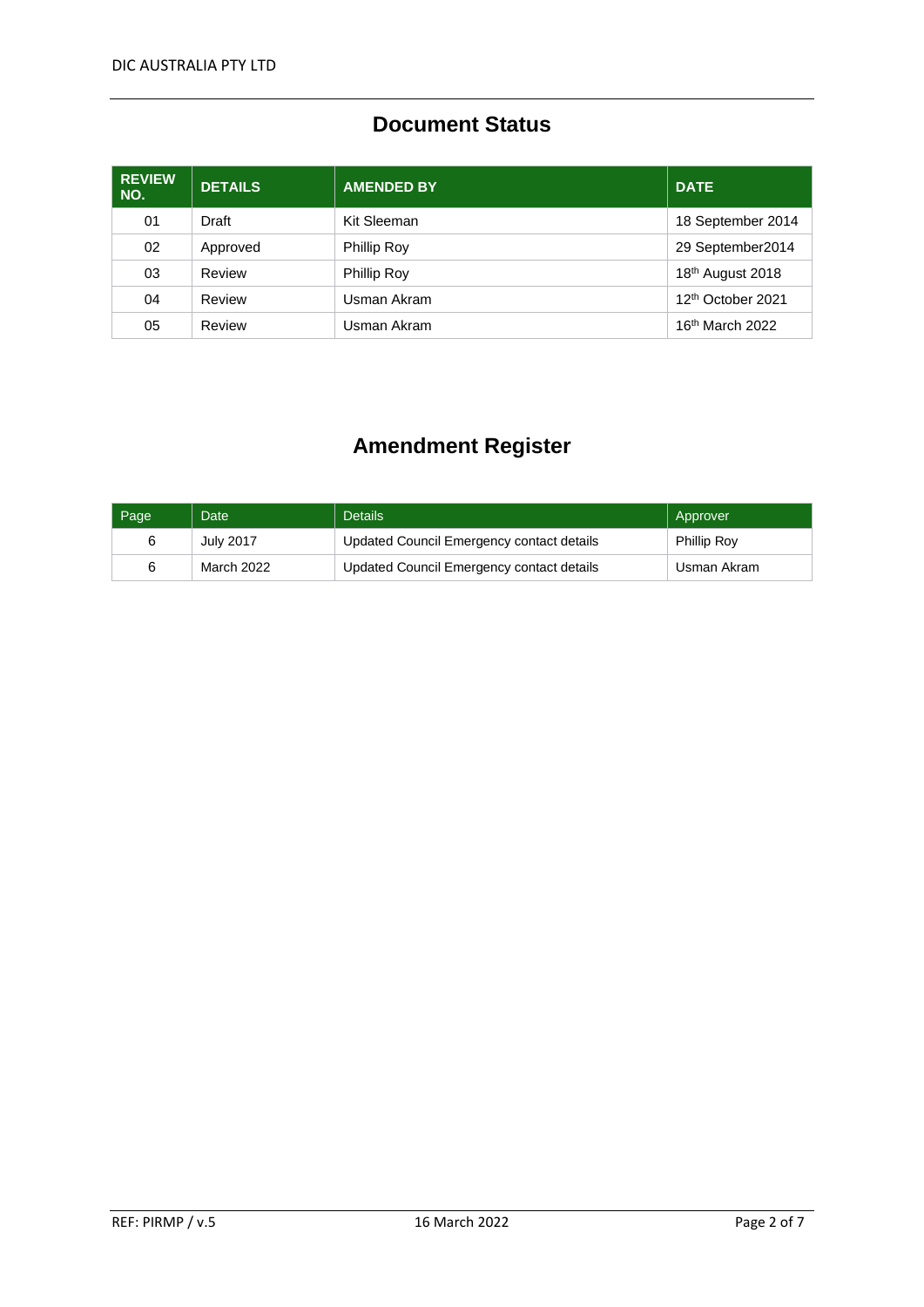#### INDEX: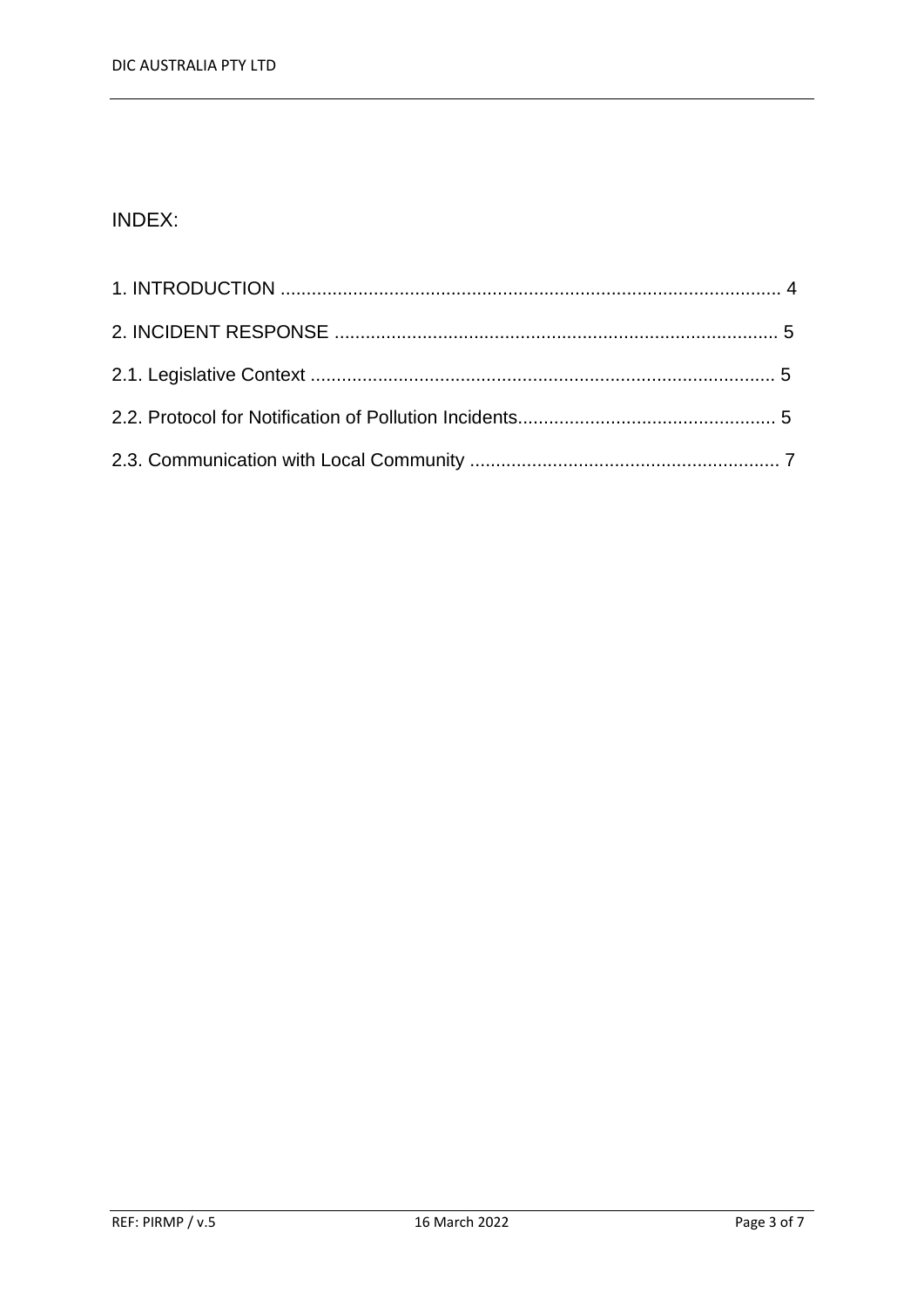# 1. INTRODUCTION

DIC Australia Pty Ltd (DIC) holds Environment Protection Licence #2095 for the premises located at 323 Chisholm Rd, Auburn, where it operates a manufacturing facility for printing inks, coatings, lacquers and thinners.

Licensees under the *Protection of the Environment Operations Act 1997* (*POEO Act*) are required to prepare a Pollution Incident Response Management Plan (PIRMP) for each licensed activity, in accordance with the requirements set out in Part 5.7A of the *POEO Act* and in Chapter 7 Part 3A of the *Protection of the Environment Operations (General) Regulation 2009* (*POEO(G) Regulation*).

Clause 98D (2) and (3) of the *POEO(G) Regulation* requires that the PIMRP must be made publicly available via a publicly accessible website or by providing a copy of the plan, without charge, to any person who makes a written request for a copy. DIC has developed a PIRMP to meet their legislative requirements. They have also developed this abridged version of the PIRMP to meet the requirements for publicly availability of the plan.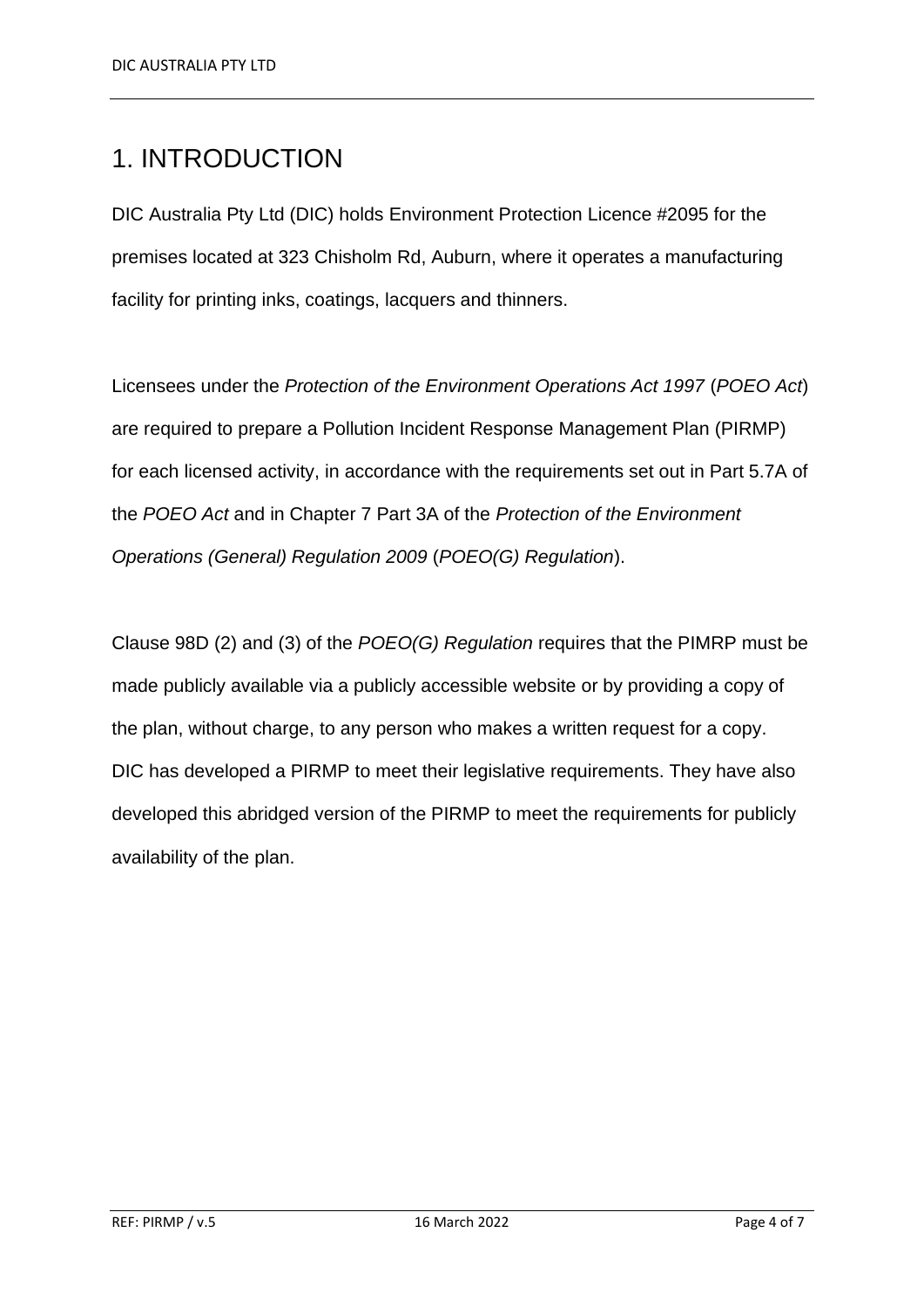# 2. INCIDENT RESPONSE

# 2.1. Legislative Context

Section 153C (a) of the *POEO Act* requires a PIRMP pollution response and must include the procedures to be followed by the holder of the relevant environment protection licence, or the occupier of the relevant premises, in notifying a pollution incident to:

i. the owners or occupiers of premises in the vicinity of the premises to which the environment protection licence relates, and

ii. the local authority for the area in which the premises to which the environment protection licence is located, and any area affected, or potentially affected, by the pollution, and

iii. any persons or authorities required to be notified

Furthermore, Clause 98C (1) of the *POEO(G) Regulation* requires that the PIMRP must include:

- The contact details of each relevant authority
- Details of the mechanisms for providing early warnings and regular updates to the owners and occupiers of premises in the vicinity of the premises

## 2.2. Protocol for Notification of Pollution Incidents

If a pollution incident occurs where **'material harm'** to the environment is caused or threatened the following notification protocol will be followed:

1. Call **'000'** if the incident presents an immediate threat to human health or

Property

2. If the incident does not require an initial combat agency, or once the 000 call

has been made, **immediately notify** the relevant authorities in the order set

out in Figure 1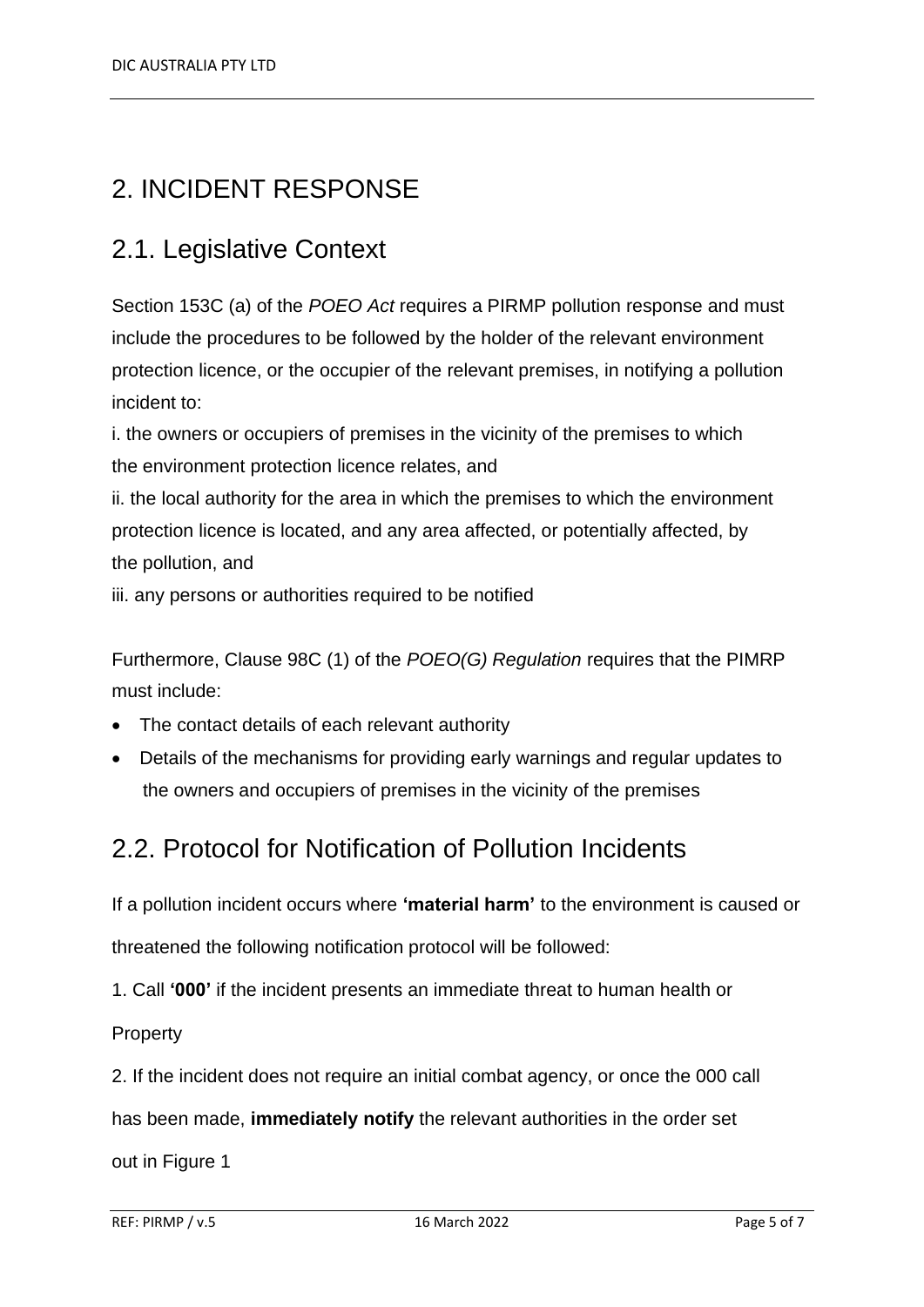

#### **Figure 1: Protocol for Notification of Pollution Incidents**